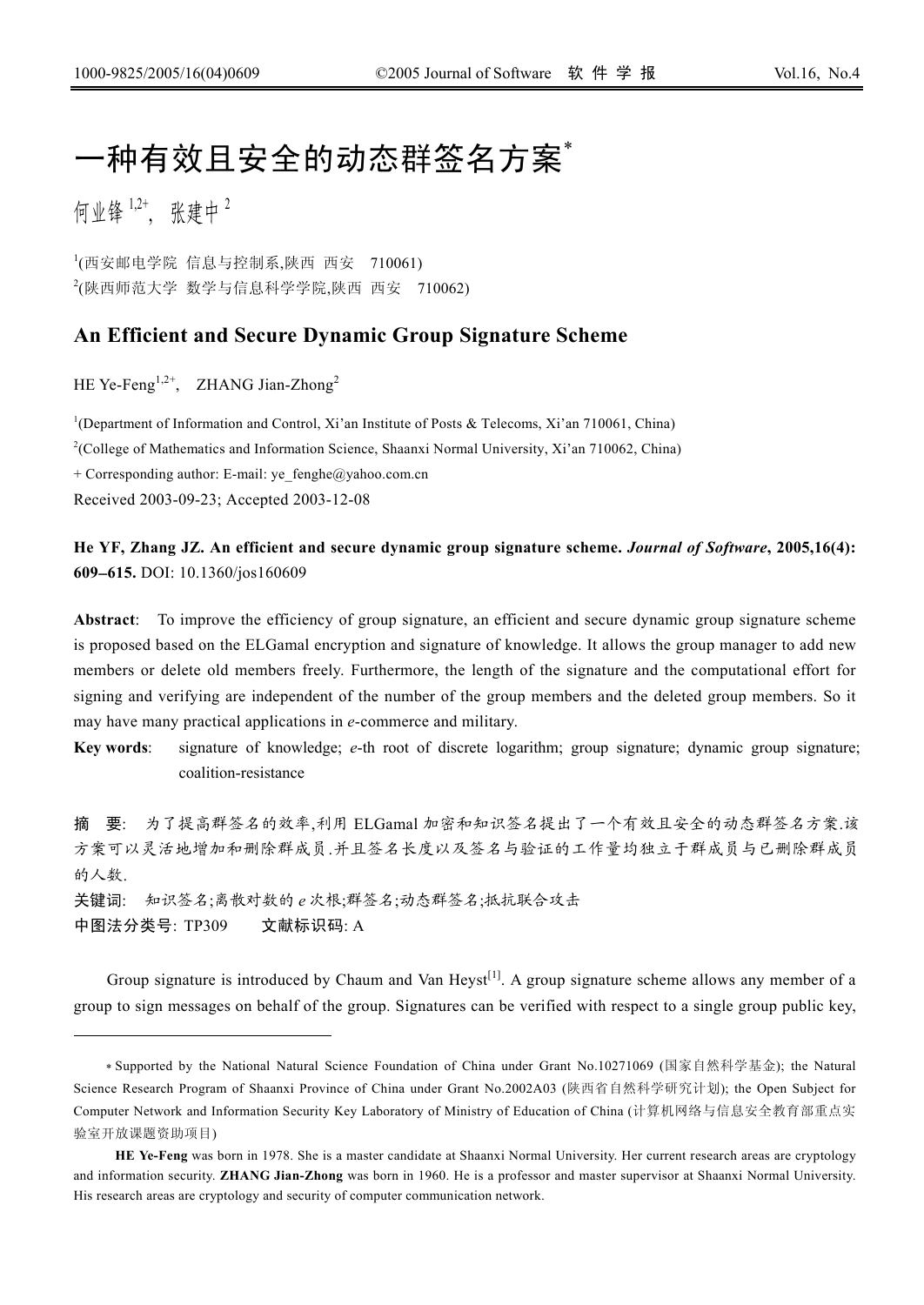but they do not reveal the identity of the signer. Furthermore, it is not possible to decide whether two signatures have been issued by the same group member, However, there exists a designated group manager who can, in case of a later dispute, open signatures and reveal the identity of the signer.

The salient features of group signatures make them attractive for many specialized applications such as voting and bidding. More generally, group signatures can be used to conceal organizational structures.

After introduction of the concept of group signature, many group signature schemes<sup>[2−4]</sup> have been proposed. But all of them can not revoke a group member's ability to sign messages freely. A group signature which can allow the group manager to add new members or delete old members is defined as a dynamic group signature, which is introduced firstly by Chen and Pedersen<sup>[5]</sup>. They also give a corresponding scheme, however, in which the length of the secret keys of each member and the group manager is linear in the size of the group. Later people give some delete protocols<sup>[6,7]</sup> for some group signatures<sup>[3,4]</sup> so that they become dynamic. Unfortunately the delete protocols also increase the length of signatures and computational effort for signing and verifying. Furthermore, the length of a signature and / or the computational effort for signing and verifying depends on the number of the deleted group members. So all of them are not efficient.

In this paper, we present an efficient and secure dynamic group signature scheme, which allows the group manager to add new members or delete group members freely. The length of a signature and the computational effort for signing and verifying do not depend on the number of the deleted group members. So our new group signature scheme is more efficient than the schemes in Refs.[5–7]. It may have many practical applications in *e*-commerce as well as in military.

### **1 Dynamic Group Signatures**

We begin with a definition of dynamic group signatures.

**Definition 1**. A dynamic group signature scheme is a digital signature scheme comprised of the following procedures:

**SETUP**: an algorithm for generating the initial group public key *Y*, a dynamic parameter, and a group manager's secret key *S*.

**JOIN**: a protocol between the group manager and a user, which makes the user become a new group member. The user's output is a membership certificate and a corresponding secret key.

**DELETE**: a protocol between the group manager and group members that results in a group member's ability to sign messages being revoked.

**SIGN**: an algorithm that, on the input of a group public key, a membership certificate, a secret key, and a message *m*, outputs a group signature of *m*.

**VERIFY**: an algorithm for establishing the validity of an alleged group signature of a message with respect to a group public key.

**OPEN**: an algorithm that, given a message, a valid group signature on it, a group public key, and a group manager's secret key, determines the identity of the signer.

A dynamic group signature scheme must satisfy the following security properties:

**Unforgeability**: Only group members are able to sign messages on behalf of the group.

**Anonymity**: Given a group signature, identifying the actual signer is computationally hard for everyone but the group manager.

**Unlinkability**: Deciding whether two different group signatures are computed by the same group member is computationally hard.

**Exculpability**: Neither a group member nor the group manager can sign on behalf of other group members.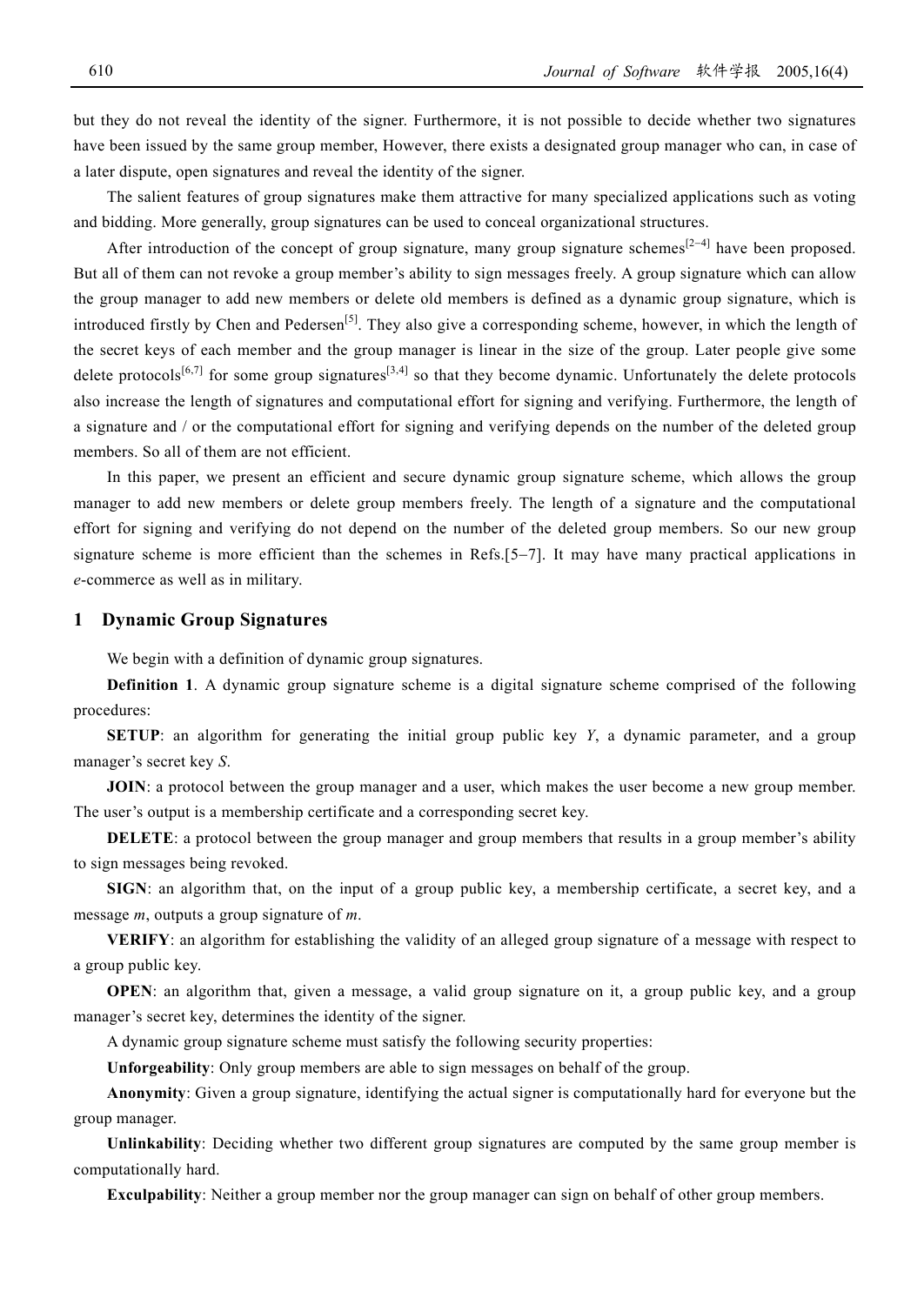**Traceability**: The group manager is always able to open a valid group signature and identify the actual signer, moreover, a signer can not prevent the opening of a valid group signature.

**Coalition-resistance**: A colluding subset of group members can not generate valid group signatures that can not be traced.

**Revocability**: A group signature produced using SIGN by a deleted group member must be rejected using a VERIFY.

# **2 Preliminaries and Techniques**

After giving the notation, this section introduces the building blocks necessary in the subsequent design of our group signature scheme.

#### **2.1 Notations**

The symbol || denotes the concatenation of two (binary) strings (or of binary representations of integers and group elements) and ' ' denotes the empty string. If *A* is a set,  $a \in_R A$  means that *a* is chosen at random from *A* according to the uniform distribution. Finally, we assume a collision resistant hash function  $H: \{0,1\} \rightarrow \{0,1\}$  *k* (*k*≈160).

## **2.2 Signature of knowledge**

Let  $G=\langle g \rangle$  be a cyclic group of order *n*. The discrete logarithm of  $y \in G$  to the base g is the smallest positive integer *x* satisfying  $g^x = y$ .

An *e*-th root of the discrete logarithm of  $y \in G$  to the base *g* is an integer *x* satisfying  $g(x^e) = y$  if such an *x* exists.

The concept of signature of knowledge is introduced by Camenisch<sup>[2]</sup>. Informally, the signature of knowledge can be seen as an non-interactive proof of knowledge.

The first primitive we define is a signature of the knowledge of the discrete logarithm of *y* to the base *g*. It is basically Schnorr Signatureon[8] , a message *m* of the entity knowing the discrete logarithm of *y*.

**Definition 2.** A pair  $(c, s) \in \{0,1\}^k \times Z_n^*$  satisfying  $c = H(m||y||g||g^s y^c)$  is a signature of knowledge of the discrete logarithm of the element  $y \in G$  to the base *g* on the message *m*. It is denoted by SPK{ $\alpha : y = g^{\alpha}$ }(*m*) (see Ref.[3]).

Such a signature can be computed if the secret key  $x = \log_g y$  is known, by choosing *r* at random from  $Z_n^*$ and computing *c* and *S* according to  $c = H(m || y || g || g<sup>r</sup>)$  and  $s = (r - cx)(\text{mod } n)$ .

**Definition 3**. A pair  $(c,s) \in \{0,1\}^k \times Z_n^*$  satisfying  $c = H(m || z || y || h || g || h^s z^c || g^s y^c)$  is a signature of equality of the discrete logarithm of the group element *z* with respect to the base *h* and the discrete logarithm of the group element *y* with respect to the base *g* for the message *m*. It is denoted by  $SPK\{\alpha : z = h^{\alpha} \wedge y = g^{\alpha}\}(m)$  (see Ref.[3]).

# Such a signature can also be computed if the secret key  $x = \log_e y = \log_h z$  is known, by choosing *r* at random from  $Z_n^*$  and computing c and S according to  $c = H(m||z||y||h||g||h''||g'')$  and  $s = (r - cx)$  (modn).

**Definition 4.** A 3-tuple  $(c, s_1, s_2) \in \{0,1\}^k \times Z_n^{*^2}$  satisfying  $c = H(m||y||z_1||z_2||g||h||h_1||g_1||y^c g^{s_1} h^{s_2}||z_1^c h_1^{s_1}$ 

 $||z_2^c g_1^{s_1}$  is a signature of the knowledge on the message *m*. The knowledge includes the *h*-part of the representation of the element *y* to the bases *g* and *h* equaling the discrete logarithm of the element  $z_1$  to the base  $h_1$ , and the *g*-part bases  $g_1$ . It is denoted by  $SPK\{(\alpha, \beta) : y = g^{\alpha}h^{\beta} \wedge z_1 = h_1^{\beta} \wedge z_2 = g_1^{\alpha}\}(m)$  (see Ref.[3]). of the representation of the element  $y$  to the bases  $g$  and  $h$  equaling the discrete logarithm of the element  $z_2$  to the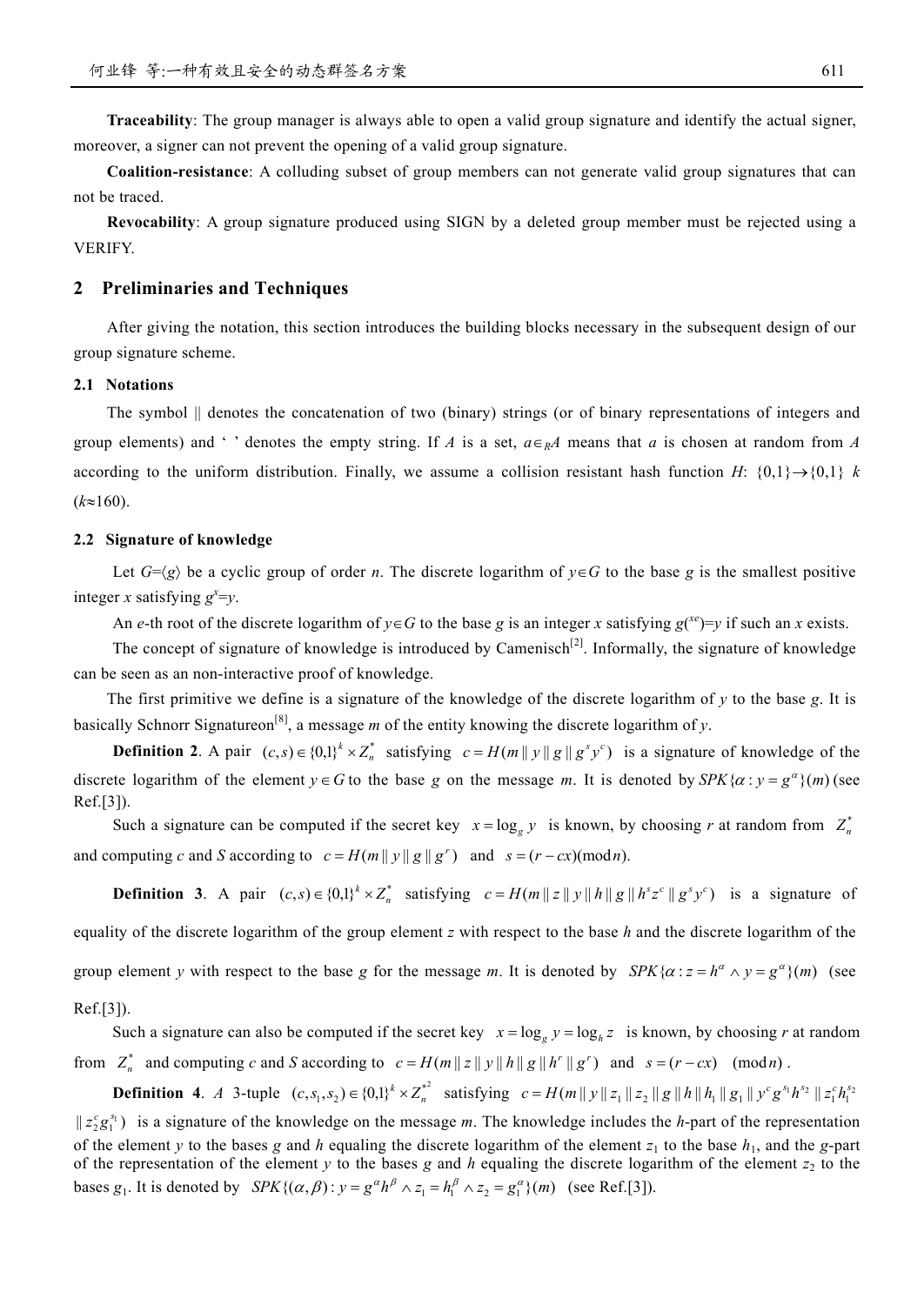Such a signature can also be computed if the secret key  $(x_1, x_2)$  satisfying  $y = g^{x_1} h^{x_2}, z_1 = h_1^{x_2}$  and  $z_2 = g_1^{x_1}$  is known, by choosing  $r_1, r_2 \in_R Z_n^*$  and computing c and  $s_i$  according to  $c = H(m||y||z_1||z_2||g||h||h_1||g_1||)$  $|g^{r_1}h^{r_2}||h_1^{r_2}||g_1^{r_1})$  and  $s_i = (r_i - cx_i)(\text{mod } n)$   $1 \le i \le 2$ .

**Definition 5**. Let  $l \leq k$  be a security parameter. An  $(l+1)$ -tuple  $(c, s_1,...,s_l) \in \{0,1\}^k \times Z_n^{*l}$  satisfying the equation.

$$
c = H(m || y || g || e || t_1 || ... || t_l)
$$
 with  $t_i = \begin{cases} g^{(s_i^e)} & \text{if } c[i] = 0 \\ y^{(s_i^e)} & \text{otherwise} \end{cases}$ 

is a signature of knowledge of an *e*-th root of the discrete logarithm of *y* to the base *g*, and is denoted by *SKROOTLOG*{ $\alpha$  :  $y = g^{\alpha^e}$ }(*m*) (see Ref.[3]).

Such a signature can be computed if the  $e$ -th root  $x$  of the discrete logarithm of  $y$  to the base  $g$  is known. One first computes the values  $t_i^* = g^{(r_i^e)}$  for  $i = 1, 2, ..., l$  by randomly choosing  $r_i \in Z_n^*$ . Then, *c* is set to  $H(m || y || g || e || t_1^* || ... || t_l^*),$  and finally

$$
s_i = \begin{cases} r_i & \text{if } c[i] = 0\\ r_i / x \text{(mod } n) & \text{otherwise} \end{cases}
$$

for  $i = 1, \ldots, l$ . It can easily be seen that the resulting tuple  $(c, s_1, \ldots, s_l)$  satisfies the verification equation.

**Definition 6**. An efficient signature of knowledge of the *e*-th root of the *g*-part of a representation of *y* to the bases *h* and *g*, denoted by E-SKROOTREP  $\{(\alpha, \beta) : y = h^{\alpha} g^{\beta^e}\}(m)$ , consists of an  $(e-1)$ -tuple  $(y_1,..., y_{e-1}) \in G^{e-1}$ and of a signature of knowledge

$$
U = SPK\{(\gamma_1, ..., \gamma_e, \delta) : y_1 = h^{\gamma_1} g^{\delta} \wedge y_2 = h^{\gamma_2} y_1^{\delta} \wedge ... \wedge y_{e-1} = h^{\gamma_{e-1}} y_{e-2}^{\delta} \wedge y = h^{\gamma_e} y_{e-1}^{\delta}\}(m).
$$

The signature of knowledge can be verified by checking the correctness of *U* (see Ref.[3]).

The following equation explains why a verifier will be convinced of the prover's knowledge of  $(\alpha, \beta)$ :

$$
y = h^{\gamma_e} (h^{\gamma_{e-1}}(...h^{\gamma_2} (h^{\gamma_1} g^{\delta})^{\delta} ...) \delta^{\delta})^{\delta} = h^{\gamma_e + \gamma_{e-1} \delta + ... + \gamma_2 \delta^{e-2} + \gamma_1 \delta^{e-1}} g^{\delta^e} = h^{\alpha} g^{\beta^e}.
$$

Such a signature can be computed if values *r* and *x* in  $Z_n$  are known for which  $y = h^r g^{x^e}$ : one first computes the values  $y_i = h^{r_i} g^{x^i}$  for  $i = 1, \dots, e-1$  with randomly chosen  $r_i \in Z_n$ , then the signature of knowledge *U* is computed.

#### **3 Construction of the Dynamic Group Signature Scheme**

Based on the above signatures of knowledge, we propose an efficient and secure dynamic group signature scheme. The following is the details of construction.

#### **SETUP**

The group manager computes the following values:

a RSA module  $n = p_1 q_1, p_1$  and  $q_1$  are two large primes.  $Z_p$  is a field and  $n | p - 1$ .

an integer  $e > 1$ , *e* is a relative prime to  $\phi(n)$ .

two integers  $a_1, a_2 > 1$  whose *e*-th roots can not be computed without knowing the factorization of *n*.

a cyclic group  $G=\langle g \rangle$  of order *n* in which computing discrete logarithms is infeasible.

a public key  $y_R = h^{\rho}$  for a randomly chosen value  $\rho \in Z_n$ .

a dynamic parameter  $a_r \in R Z_n^*$ , for time *T*.

The group's public key is  $Y = (n, e, a_1, a_2, G, g, y_R)$  and the group manager's secret key is  $S = (p_1, q_1, \rho)$ . The group public key *Y* and the dynamic parameter  $(a_T, T)$  are put in the public notation board which can only be modified or renewed by the group manager.

#### JOIN

To become a group member, Alice computes her membership certificate as follows: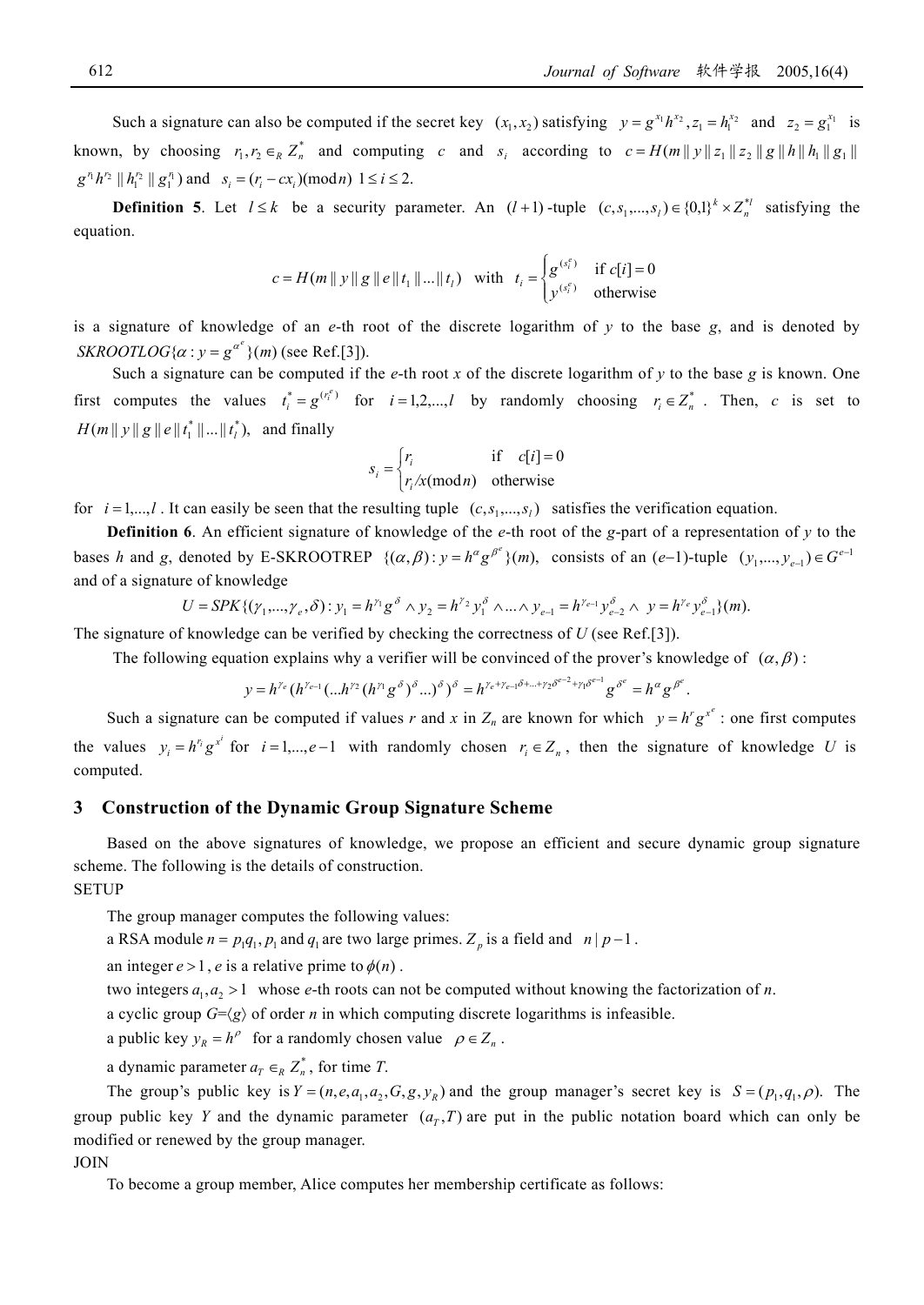1) Alice chooses  $x \in_R Z_n^*$  as her secret key, and computes  $y = g^x \pmod{p}$  as her public key.

2) To prevent the group manager from learning *x*, this certificate must be issued using the blind RSA-signature scheme of Chaum<sup>[8]</sup>.

(1) Alice computes

 $\widetilde{x} = r^e (a_1 x^2 + a_2) (\text{mod } n), r \in_R Z_n^*$  $\widetilde{y} = g^{x^2} = y^x \pmod{p}$  $U = SPK{\alpha : y = g^{\alpha} \wedge \widetilde{y} = y^{\alpha}}$  (")  $V = SKROOTLOG{  $\beta : g^{\tilde{x}} = (\tilde{v}^{a_1}g^{a_2})^{\beta^e} \}$  (*)$ 

then Alice sends  $\tilde{x}, \tilde{y}, U$  and *V* to the manager.

(2) Checking the correctness of the signatures of knowledge *U* and *V*, if they are correct, the manager computes:

 $\widetilde{v} = \widetilde{x}^{1/e}$  (mod*n*)  $(a_T)^{1/e}$  (mod*n*)  $\widetilde{v}_T = \widetilde{v} \cdot (a_T)^{1/e} = (a_T \widetilde{x})^{1/e}$  (mod*n*)

and sends  $\tilde{v}_r$  to Alice.

(3) Alice unbinds and thereby obtains her membership certificate:

 $v_T = \tilde{v}_T / r = [a_T (a_1 x^2 + a_2)]^{1/e}$  (mod*n*).

Let us now explain what the signatures of knowledge *U* and *V* actually mean. The signature *U* shows that Alice knows the discrete logarithm *x* of *y* to the base *g*, and the discrete logarithm of  $\tilde{y}$  to the base *y* is equal to *x*. The signature assures that  $\tilde{x} = r^e (a_1 x^2 + a_2)$  (mod*n*) holds for the coming *r* Alice knows, and therefore the group manager can conclude that  $\tilde{x}$  is correctly blinded in the secret key. DELETE

# If the manager wants to revoke Bob's ability to sign messages at time  $T'$ , he chooses  $a_{T'}$  randomly as a dynamic parameter after time *T'* and puts  $(a_{T}, T')$  in the public notation board. Thus the manager can compute the blind certificates for all the members of the group except Bob. For example, he computes the blind certificate for Alice.

 $\widetilde{\nu}_{T'} = \widetilde{\nu}(a_{T'})^{1/e} = (a_T \widetilde{x})^{1/e} \pmod{n}$ .

He sends  $\tilde{v}_{T'}$  to Alice, but he sends nothing to Bob.

Similarly, Alice can compute her membership certificate:

 $v_{T'} = \tilde{v}_{T'} / r = [a_{T'} (a_1 x^2 + a_2)]^{1/e} \pmod{n}.$ 

So Bob's ability to sign messages is revoked because he has not a corresponding membership certificate after time *T*′ .

SIGN

To sign a message *m*, Alice computes the following values:

 $A = yy_R^z = g^x y_R^z \pmod{p}$ ,  $z \in_R Z_n^*$  $B = h^z \pmod{p}$  $C = g^{x^2} y_R^{xz} \pmod{p}$  $V_1 = SPK\{(\alpha, \beta): A = g^{\alpha} y^{\beta} \wedge B = h^{\beta} \wedge C = A^{\alpha}\}(m)$  $V_2 = E - SKROOTLOG\{ (\gamma, \delta) : (C^{a_1}g^{a_2})^{a_T} = y_R^{\gamma}g^{\delta^e} \}(m)$ 

The resulting signature on the message consists of  $(A, B, C, V_1, V_2)$ .

#### VERIFY

The signature  $(A, B, C, V_1, V_2)$  is valid if the two signatures of knowledge  $V_1$  and  $V_2$  are correct.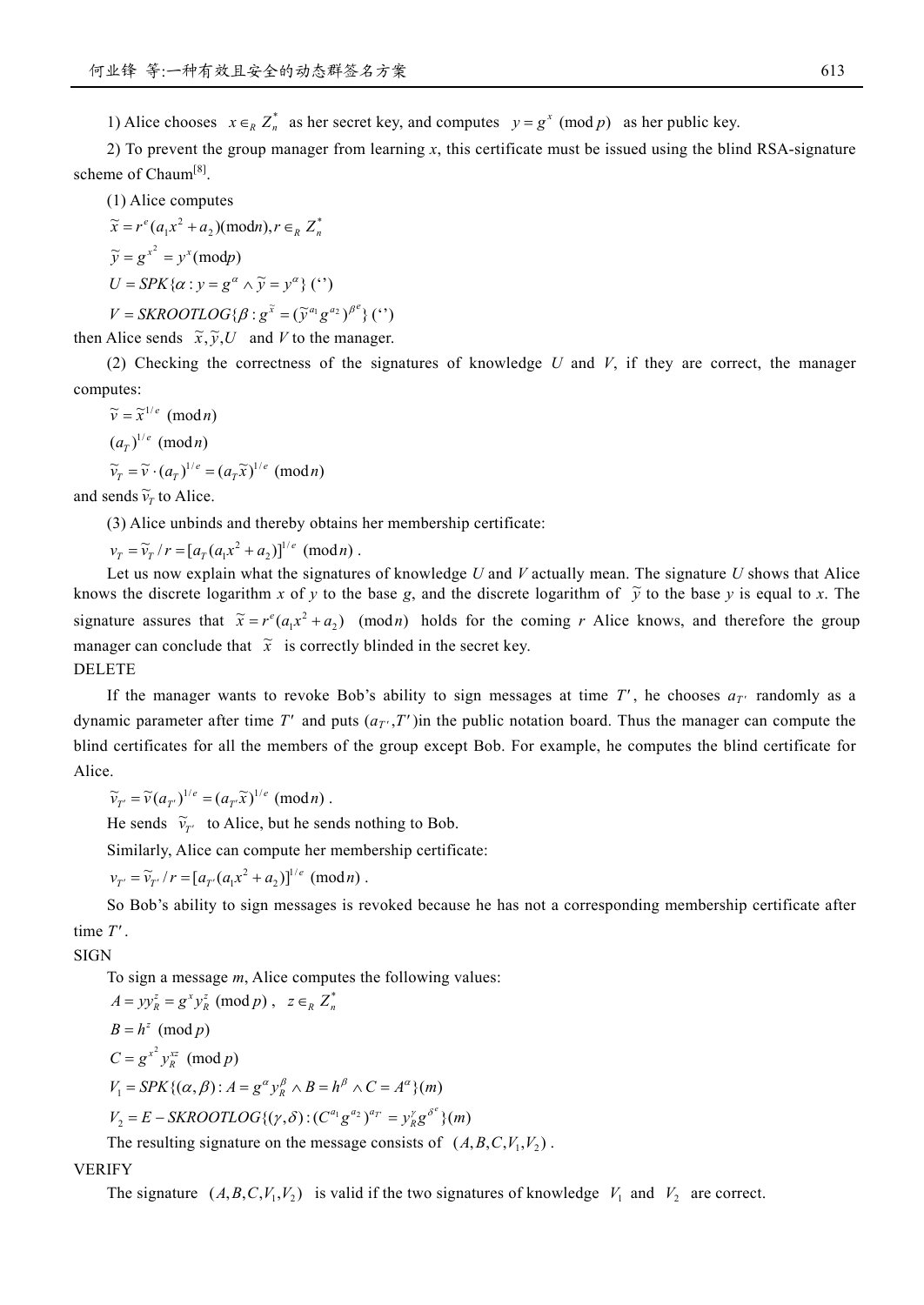The following explains briefly why such a signature convinces a verifier that the signer knows a membership

certificate and the corresponding secret key. Consider the signature  $V_1$ : it 'Proves' that the signer knows her secret key x and the pair  $(A, B)$  is an ELGamal encryption<sup>[8]</sup> of  $g^x$  encrypted under the group manager's public key  $y_R$ .

It also 'proves' that the signer's secret key *x* is equal to the discrete logarithm of *C* to the base *A* . Similarly, the signature  $V_2$  guarantees that the signer knows her membership certificate  $v_T$  because of

$$
(C^{a_1}g^{a_2})^{a_T}=[(g^{x^2}y_R^{xz})^{a_1}g^{a_2}]^{a_T}=y_R^{(a_{T'}a_1xz)}\cdot g^{a_{T'}(a_1x^2+a_2)}=y_R^{(a_{T'}a_1xz)}\cdot g^{v_T^e} \pmod{p}.
$$

#### **OPEN**

In the case of a dispute, the manager can recover the signer's public key  $y = A/B^{\rho} \pmod{p}$  and may also give the signature of knowledge  $U = SPK\{\alpha : A/y = B^{\alpha} \wedge y_R = h^{\alpha}\}$  (°) as the proof.

## **4 Security of the Proposed Scheme**

Our scheme is secure and coalition-resistant under the RSA and decisional Diffie-Hellman assumptions<sup>[4]</sup>. The security of the non-interactive variant, i.e. the group signature scheme, relies additionally on the random oracle model.

**Unforgeability**: Only group members are able to sign messages on behalf of the group because the group signature scheme is a statistical zero-knowledge (honest-verifier) proof of knowledge of the membership certificate and corresponding secret key, if we assume that hash function *H* behaves as a random function.

**Anonymity**: We know that the signer's public key is encrypted and the underlying signatures of knowledge are statistically zero-knowledge, and no information about y is statistically revealed by  $(A, B, C, V_1, V_2)$  in the random oracle model. So it is computationally hard for everyone except the group manager to identify the actual signer.

**Unlinkability**: Deciding if two signatures  $(A, B, C, V_1, V_2)$  and  $(A', B', C', V_1', V_2')$  are computed by the same group member is computationally hard because the signer's public key is encrypted randomly. Similarly as for anonymity, the problem of linking two signatures reduces to decide whether the discrete logarithms  $\log_{y_R}(A/A')$  and  $\log_h(B/B')$  are equal. This is, however, impossible under the decisional Diffie-Hellman assumption<sup>[4]</sup>.

**Exculpability**: Neither a group member nor the group manager can sign on behalf of other group members, because all of them don't know other group member's secret key due to the security of blind RSA-signature scheme of Chaum and ELGamal encryption.

**Traceability**: From the "open" algorithm, we know that the group manager is able to open any valid group signature and provably identify the actual signer.

**Coalition-Resistance**: A colluding subset of group members can not generate a valid signature that can not be traced because only the group manager can issue the group member's membership certificates.

**Revocability**: A deleted group member can not issue a valid group signature again because he has not a corresponding membership certificate after time *T*′ .

Furthermore, the signatures issued by a deleted group member before he is deleted are still anonymous and unlinkable because the DELETE protocol reveals no information about the deleted member.

#### **5 Efficiency of the Proposed Scheme**

Our group signature scheme allows the group manager to add new members or delete group members freely. Furthermore, the length of a signature and the computational effort for signing and verifying do not depend on the number of the deleted group members. So our scheme is more efficient.